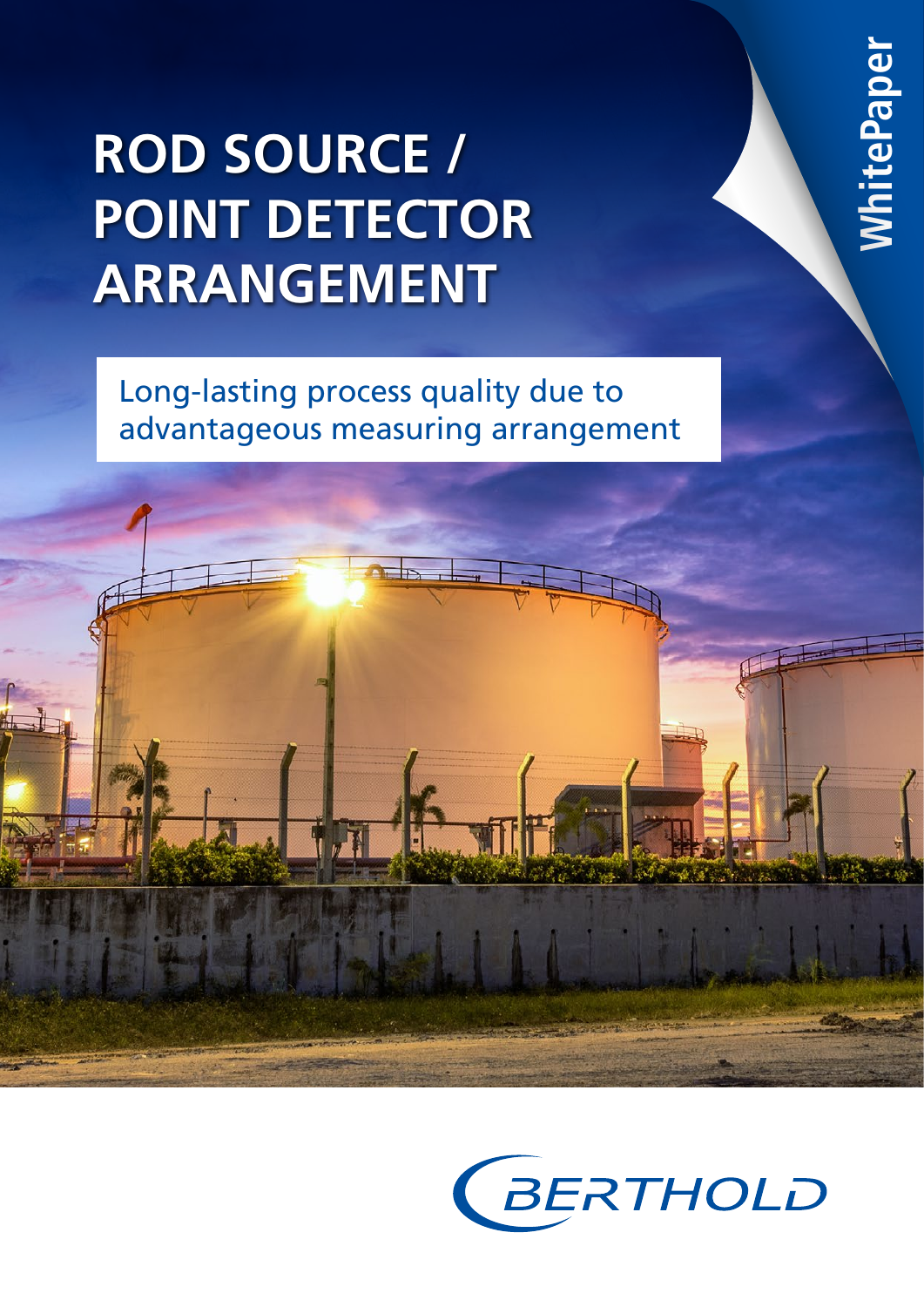



*Fig. 2 Optimal characteristic curve (dashed blue) compared to the characteristic curve using a point source and a rod detector (solid red).*

*Fig. 3 Optimal characteristic curve (dashed blue) congruent with characteristic curve using a rod source and a point detector (solid red).*

*Fig. 4 Rod source casing with internal guide rod coiled with activated Co-60 wire. For illustrative purposes, the casing has been cut open in the detail image.* 



When planning a radiometric measurement, the technical design is fundamental. It is created and developed based on process conditions, process geometry, customer input as well as local background radiation, site conditions, and mounting space limitations.

For the design of radiometric level or bulk flow measurements, a choice must be made between two arrangements: a point source with a rod detector (Fig. 1 top), or a rod source and a point detector (Fig. 1 bottom).

Due to the slightly lower purchase price, the arrangement with a point source and rod detector is frequently selected. However, the rod source (especially using Cobalt-60 (Co-60)) and point detector arrangement offers decisive advantages in measurement quality during operation, which will be addressed in this whitepaper.

The advantages in calibration and measurement accuracy are explained here using the example of level measurements. Since the product attenuates the gamma radiation coming from the source, the measured count rate at the detector decreases as the level in the vessel increases. In an ideal case, the relationship between the measured count rate and the level in the vessel is inversely linear (see dashed blue line in Fig. 2). During calibration when the measurement is commissioned, typically only a twopoint calibration is performed, measuring the amount of gamma radiation seen by the detector while the vessel is empty and full. To calculate level in between any calibration points, the software assumes a linear relationship of count rate at the detector to process level. This results in a linear calibration curve.

Introduction **Calibration and accuracy point calibration accurate across the entire measuring** range. To achieve this linear relationship, Berthold manufactures Co-60 rod sources with activity distributions specifically designed for the measurement task and vessel geometry specified by the customer. During source manufacturing, the winding of an activated Co-60 wire is distributed either more widely or more tightly along an internal guide rod (see Fig. 4) to compensate for a shorter or longer path of gamma radiation, respectively, through the vessel and vessel walls to the detector. The resulting characteristic curve shows a strictly linear progression and thus corresponds to the optimal characteristic curve (see Fig. 3).





In the case of the point source/rod detector arrangement, this assumption is erroneous, as the actual relationship is nonlinear, and the actual characteristic curve is arched (solid red line in Fig. 2). This is due to the geometry of this measurement arrangement. Point sources are usually mounted at the height of the 100% level, and the gamma radiation is collimated by the shield to come out at a 45° angle (see Fig. 1 top). Consequently, the path of the gamma radiation to the lower portion of the vessel, respectively of the rod detector, is longer than that to the upper part. In addition, due to the oblique radiation in the lower portion of the vessel, the vessel wall thickness effectively increases. As shown in Fig. 2, this results in a low sensitivity at 0%, which increases towards 100%. As a result, the actual characteristic curve for this arrangement is arched, and accuracy in the middle level range suffers with a standard twopoint calibration and assumed linearity. Frequently, the desired control range of the process is located in this middle section.

Accordingly, a multi-point calibration is recommended for this arrangement to compensate for the measurement deviations shown in the middle level range. Very often, however, this measurement deviation is accepted and ignored since the repeatability of the results is not affected by it.

In contrast, with an arrangement of a Co-60 rod source and a point detector, a linear relationship between count rate and level and thus a constant measurement sensitivity can be achieved over the complete measurement range. This makes a twoFrom this strictly linear characteristic curve, clear advantages can be gained in terms of calibration and measuring accuracy. On the one hand, a two-point calibration (empty and full state) is sufficient during commissioning, which considerably reduces the time and effort required. On the other hand, with a linear characteristic curve, measured value deviations in the medium level range are eliminated, resulting in a more accurate and reliable measurement.

Count rate at detector [cps]

Count rate at detector [cps]

 $\overline{c}$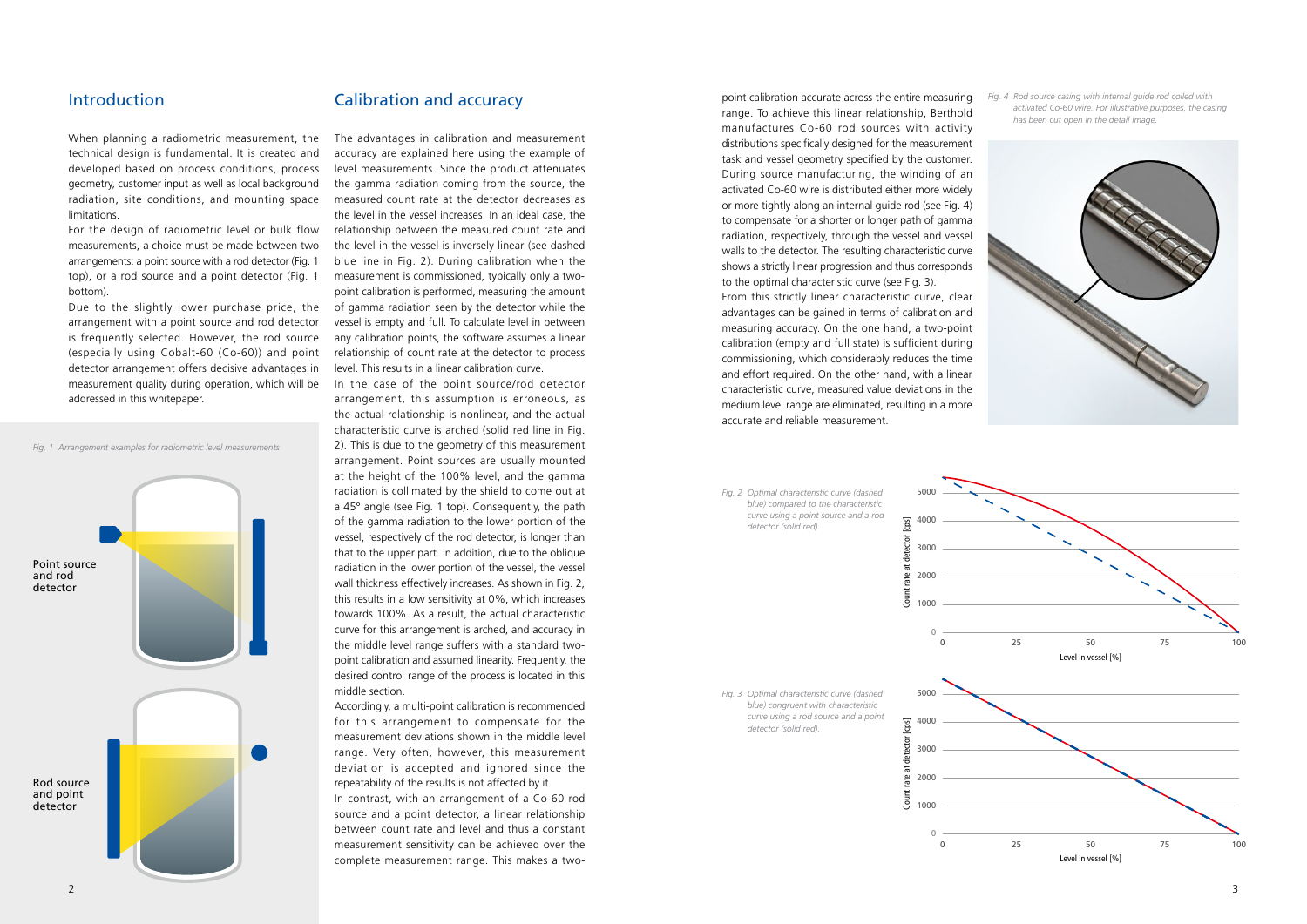### Long-term stability

Point detectors, typically used in arrangements with rod sources, offer a significantly better long-term and temperature stability than rod detectors, which will be discussed in this section.

Both point detectors and rod detectors use scintillators, the part of the detector sensitive to gamma radiation. In the scintillator, several light flashes (photons) are indirectly generated by the incoming ionizing radiation of the radioactive source. At the adjacent photomultiplier, the incoming photons knock electrons out of the photocathode, which are then multiplied in the photomultiplier. Subsequently, a measurable current pulse can be recorded at the anode.



*Fig. 6 The influence of weld testing with strong gamma radiation on level measurements with rod detectors*

In point detectors, with a few exceptions, a sodium iodide crystal doped with thallium is used as the scintillation material. These crystals have a maximum length of 125 mm. Rod detectors, on the other hand, require significantly longer scintillators (500 mm to 3000 mm), which is why a special polymer material is used instead. With increasing age of the detector or due to extreme environmental influences (high temperatures, impacts, water ingress, etc.), the scintillation material ages. In the case of polymer scintillators, the ageing of the material becomes visible in the form of fogging, yellowing and altered reflection properties at the surface (Fig. 5). These ageing effects cause decreased light transmission to the photomultiplier tube in rod detectors. Furthermore, due to the long scintillator, there is a sensitivity gradient along the length of the detector, with higher sensitivity closer to the photomultiplier tube. Due to the scintillator ageing, this sensitivity gradient is also intensified over time. As a result, the resulting characteristic curve changes, and recalibration may become necessary.

*Fig. 5 Fogging (left) and yellowing (middle) of polymer scintillators compared to an unaltered polymer scintillator (right)*



To counteract the decreasing light transmission due to material ageing, the manufacturers of rod detectors have developed special solutions, e.g., a special reflector foil. This foil is fitted around the scintillator in rod detectors, which increases the reflection but ultimately cannot completely compensate for the ageing effect. In addition to this reflector foil, the specially developed and patented cosmic gain control operates continuously in the background of Berthold's rod detector measurements. The cosmic gain control monitors the measurement and by readjusting the high voltage in the photomultiplier, ageing and temperature effects are significantly reduced.

In the case of sodium iodide crystals, due to the crystalline structure, the smaller size and since the material is fully encapsulated, ageing takes significantly longer and requires more extreme conditions. Due to the small scintillator size, there is, in comparison, no such sensitivity gradient in point detectors. Here, it is not the detector but the source that covers the length of the measuring range. Likewise, the inorganic crystal structure of the sodium iodide scintillators achieves a higher level of stability, which cannot be achieved with polymer scintillators. Thus, using the point detector and rod source arrangement, the customer has a more reliable and repeatable measurement for a longer period of time without the need for recalibration.

### Suppression of process influences

### Susceptibility to errors due to NDT

In the operating process, there are often influences that can contribute to a falsification of the measured value, e.g., product build-ups and gas pressure fluctuations in level measurements and process deposits in bulk flow measurements. These variables influence the absorption of the gamma radiation emitted by the source. Especially

Fill level seems to drop Fill level seems to rise In many cases, the non-destructive testing (NDT) of welds is carried out with high gamma radiation (mainly iridium-192 or selenium-75), which can also influence radiometric measurements over hundreds of metres by greatly increasing the count rate at the detector and thus falsifying the measured value. This influence leads to the fact that e.g., for level measurements the measured value runs towards 0% or even below 0% (see Fig. 6) and for bulk flow measurements the load is indicated as being too low. How severe the influence is, depends on the measurement arrangement, the detector used, and the distance from the weld test. Point detectors are typically used in combination with rod sources. As already described, these detectors have a very small scintillator volume. The gamma radiation from weld tests must therefore hit this small volume to influence the measurement. Rod detectors, on the other hand, have a very large volume, making them far more sensitive on all sides if heavy rod detector shields are not used. This makes them very sensitive to gamma radiation from weld tests. In addition, point detectors can be very easily and effectively shielded by small detector shields (so-called collimators) that only allow radiation coming from the product side. This leads to an additional immunisation of the point detectors against weld tests. Depending on the geographical location and the local conditions, background radiation is permanently present in addition with the above-described temporary interference radiation, e.g., from NDT. A distinction must be made here between natural and artificial background radiation. Natural background radiation is mainly caused by cosmic or terrestrial radiation. While the effect of cosmic radiation is constant, terrestrial background radiation can vary greatly depending on the geographical location  $\frac{\text{S}}{\text{S}}$  and  $\frac{\text{S}}{\text{S}}$  and  $\frac{\text{S}}{\text{S}}$  and  $\frac{\text{S}}{\text{S}}$  and  $\frac{\text{S}}{\text{S}}$  and  $\frac{\text{S}}{\text{S}}$  and  $\frac{\text{S}}{\text{S}}$  and  $\frac{\text{S}}{\text{S}}$  and  $\frac{\text{S}}{\text{S}}$  and  $\frac{\text{S}}{\text{S}}$  and  $\frac{\text{S}}{\text{S}}$  and  $\frac{\text{S}}{\text{S$ Time [min]

energy to that of Co-60. If the NDT gamma radiation is similar in energy or if Cs-137 sources are used for level measurement, Berthold offers the interference radiation protection function (X-Ray Interference Protection - XIP). With XIP, an alarm is triggered when interference radiation is detected, and the output is frozen, and thus falsified outputs are prevented. After the interfering radiation event has ended, the output resumes automatically. During the event, however, the output is not live, and the level cannot be monitored radiometrically.

In addition, the manufacturer Berthold, for example, offers the function of radiation interference discrimination (RID) when using Co-60 sources in combination with RID-capable transmitters (e.g., LB 470RID). RID makes it possible to continue to measure level undisturbed even during NDT events, as long as the NDT gamma radiation is dissimilar in and weather conditions. Radionuclides of the thorium and uranium decay series as well as potassium-40 are natural components of the Earth's crust, which is why the radiation dose varies greatly worldwide, depending on the bedrock composition. The noble gas radon contributes significantly to terrestrial background radiation with its radioisotopes. The most stable one

in the case of gamma radiation from cesium-137 (Cs-137), which has half the energy of gamma radiation from Co-60, this effect is quickly evident in the displayed measured value. A radiometric measurement with Co-60 reacts far less sensitively to the above-mentioned influences due to the higher gamma energy. For point sources, the isotope Cs-137 is often used, which is why stronger influences can be expected in these cases. In comparison, the isotope Co-60 is usually used for rod sources, which means that the measurement will be influenced to a significantly lesser extent and the measured value represents the actual level or the actual load.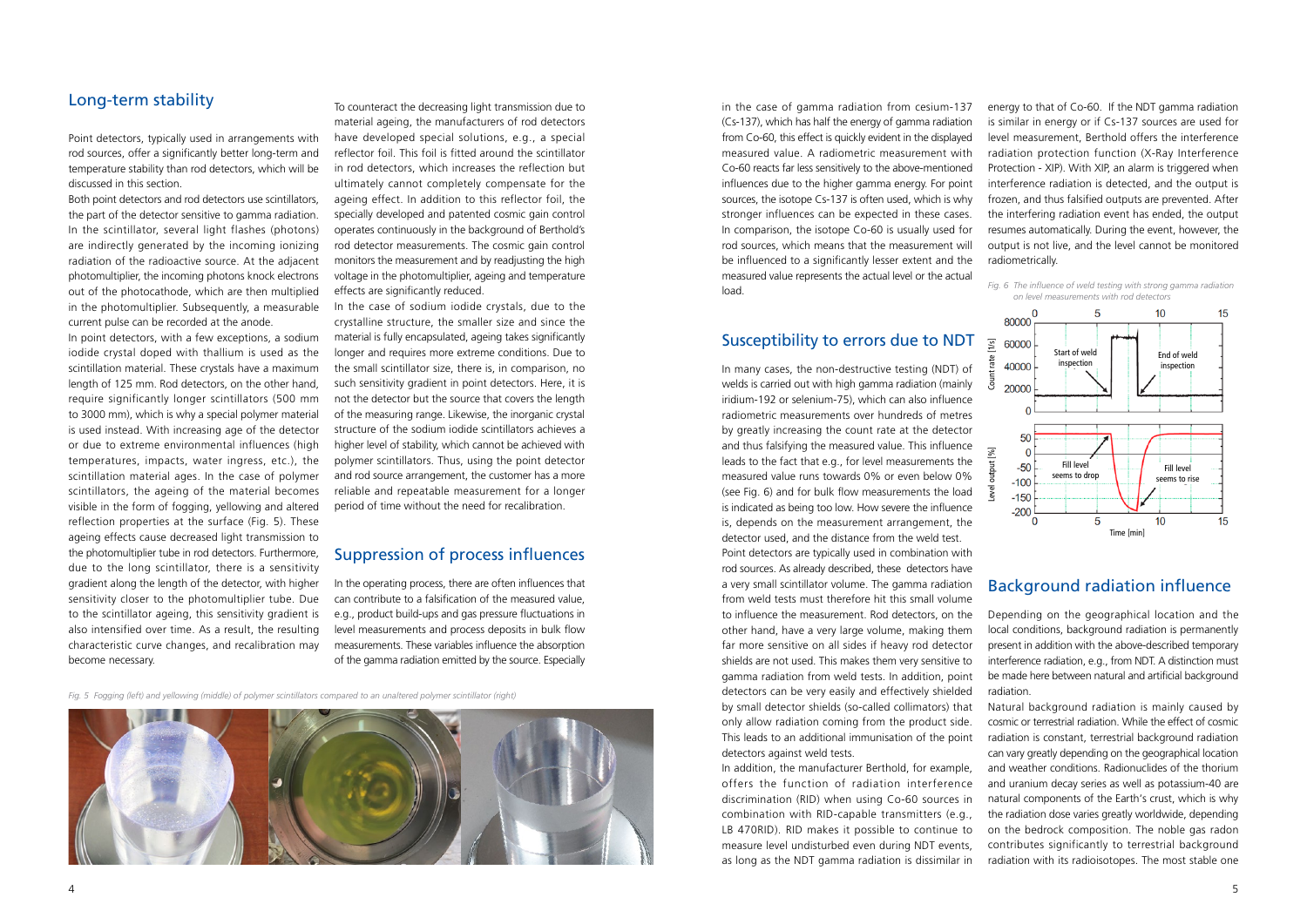In case of failure, it is the best to have a spare detector on site in order to resume measurement as quickly as possible. If many processes are monitored by rod detectors, stocking spare parts can become more difficult because the detector length is adapted to the measuring range. This can result in multiple rod detectors of different lengths being used and stored at one plant. In such a case, many different replacement detectors would be needed. This can be avoided by using rod sources in combination with point detectors, because the rod source, which remains at the measurement location and does not require a spare, is adapted to the measurement range. The point detector, on the other hand, is always of the same size. Hence, it is only necessary to stock one type of detector, which can be used for all measurements with rod sources. The compact design of point detectors also has the advantage that they require little storage space and can be replaced with minimal effort in the event of a failure.

The Co-60 alloy used for rod sources is safely encapsulated in a tightly closed stainless steel housing. The ISO 2919 standard qualifies the sources according to their safety characteristics. Co-60 rod sources achieve the highest achievable safety classification C-66646.

With regard to the disposal of radiometric sources after their period of use, Co-60 is more economical because of its shorter half-life of 5 years. Within 50 years, Co-60 will have decayed to about 1/1000 of its original activity. For Cs-137, on the other hand, it takes 300 years to reach this point.

For competitive reasons, arguments against Co-60 rod sources are often used to promote the more widespread Cs-137 point sources. These arguments are presented in the following section and their flaws are identified.

#### **Rod sources are very expensive in comparison**

Measurements with rod sources are somewhat more expensive. As a rule, the price difference between a rod source/point detector and a point source/rod detector arrangement is between 15-30% depending on the measuring range. For short measuring ranges, the price difference is higher, whereas for longer measuring ranges, the difference decreases, since a comparable arrangement with rod detectors would then also require the use of several point sources. In addition, the somewhat higher acquisition costs may be mitigated quite quickly if, for example, an improvement in the production process or a reduction in downtime can be achieved through the advantages mentioned above.

#### **Very short working lifetime due to short half-life**

When specifying the working lifetime, two aspects are considered: the working lifetime from the radiation protection point of view and the working lifetime from the technical point of view. For reasons of radiation protection, there is a requirement that a source enclosure must be leak-proof over its lifespan. Considering the relevant standard ISO 2919, sources from Berthold, for example, have a recommended working lifetime of 15 years. From a technical point of view, a source can be operated until the statistical

### Spare parts inventory

#### Safety and sustainability

#### Arguments against Co-60 sources

fluctuation is too high due to radioactive decay and a further increase in the time constant is no longer possible, as the reaction of the measurement to process changes would otherwise become too slow. However, the half-life of the Co-60 nuclide is often mistakenly equated with the working lifetime of a radiometric Co-60 source. The half-life of about 5 years does not mean that the source can no longer be used after one half-life has elapsed, but it means that the source has lost merely half of its original activity. This misunderstanding is often used as a common argument that the working lifetime of Co-60 rod sources is too short. It is also necessary to consider that Co-60, compared to Cs-137, has a specific gamma energy about a factor of 2 higher and, in addition, two gamma quanta are emitted per decay (gamma energy Co-60: 1173/1332 keV; Cs-137: 660 keV). With Co-60, therefore, significantly less radiation is attenuated by the measured material. To achieve the same measured count rate at the detector, Co-60 requires less activity and therefore a lower amount of radioactive material than Cs-137.

All known manufacturers of radiometric gamma sources recommend a working lifetime of 15 years, which applies to both Co-60 and Cs-137 sources. With optimal design of the radiometric measurement, three half-lives can therefore elapse when using Co-60

#### **Conclusion**

of these radioisotopes is radon-222, with a half-life of 3.82 days, which occurs as a daughter nuclide and as the only gaseous element in the uranium decay series. Radon is a very mobile gas that can diffuse freely through soils and is thus released into the atmosphere. Moreover, radon is additionally washed out of the atmosphere by precipitation, causing it to accumulate near the ground. Rn-222 is a pure alpha emitter. The daughter and grandchild nuclides of Rn-222 decay further by emitting gamma radiation. Consequently, during rainfall, the background radiation can almost double for a short time.

Artificial background radiation can originate, for example, from other radiometric measurements in the direct vicinity, but also from radioactive material that is used in neighbouring processes. This increases the measured background radiation.

Depending on the measuring arrangement and activity, this additional radiation, which is independent of the process, influences the radiometric measurement to a greater or lesser extent, especially when the activity of the source used decreases.

Due to the large scintillator length of rod detectors, they are more strongly influenced by an increased or fluctuating background value, especially when the source becomes weaker, than point detectors, with smaller sensitive areas and ease of shielding with a collimator.

sources before the source would need to be replaced. Consequently, it should be noted that regardless of the nuclide used, the initial activity of each measurement can be designed in such a way that it will reach the required designed lifetime of typically 10-15 years.

#### **Rod source shields are very difficult to install**

Furthermore, the argument is made that shields for rod sources are very difficult to install due to their heavy weight. In principle, the installation of rod source shields is more demanding than that of point source shields, but it is only a one-time undertaking that is disproportionate to the benefits that an operator will subsequently derive over many years.

As already described above, due to the large scintillator volume rod detectors react more sensitively to interfering radiation, e.g., from NDT, compared to point detectors. In addition to the interference radiation protection described above, the operator also has the option of protecting rod detectors from interference radiation by using rod detector shields. Thus, even when using Cs-137 point sources, the process could still be monitored during interference radiation events. These shields are comparably difficult to install as the shields of the rod sources. This weakens the argument that rod source shields are very difficult to install.

#### **References**

Knoll, Glenn F., "Radiation Detection and Measurement", 4th Edition, Wiley, Sep. 2010. ISBN 978-0-470-13148-0 R. J. Cameron, B. G. Fritz, C. Hurlbut, R. T. Kouzes, A. Ramey and R. Smola, "Fogging in Polyvinyl Toluene Scintillators" in IEEE Transactions on Nuclear Science, vol. 62, no. 1, pp. 368-371, Feb. 2015. Doi: 10.1109/TNS.2015.2390076

Based on the points presented, it can be concluded that a rod source/point detector arrangement offers numerous advantages that cannot be achieved with a point source/rod detector arrangement. Due to less frequent production downtimes, simpler and thus more economical spare parts inventory, increased longterm and temperature stability and consistent process quality, the higher acquisition costs are mitigated within a short period of time. Before choosing a radiometric measurement, it is therefore advisable that the operator weighs up the advantages and disadvantages of the measuring arrangements, obtains comparative offers for both measuring arrangements and contemplates possible secondary costs in order to find the best measuring arrangement for the process.